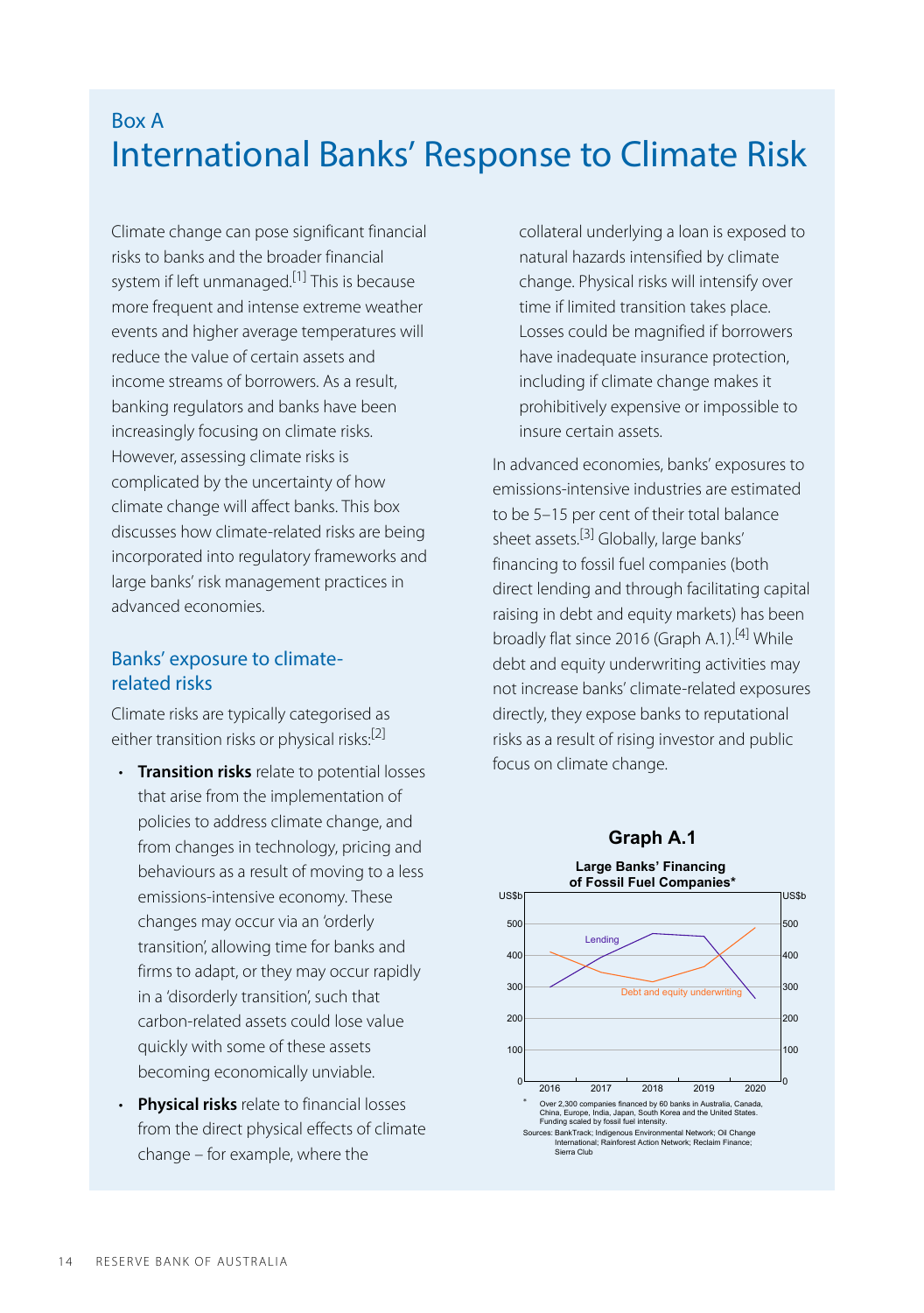<span id="page-1-2"></span><span id="page-1-0"></span>Banks are also exposed to climate risks via their interconnections (especially lending) with non-bank financial institutions (NBFIs), such as asset managers. Banks' assessment of these risks can be obscured as some NBFIs provide limited disclosures on the emissions intensity of their investments. [\[5\]](#page-7-1) As such, climate risk on banks' balance sheets could be realised rapidly, for example, if investors reprice climate risks because they become more certain about future policy and technology outcomes (which could lead to abrupt market adjustments) or if some of the physical effects of climate change are nonlinear.

# Regulators are taking steps to ensure banks manage climate risks

There are three aspects to how banking regulators have sought to manage climaterelated risks to date: by seeking to understand the effects of climate change on banks; by strengthening disclosure and management requirements; and by addressing climate-related risks in regulatory policy and capital frameworks.

#### <span id="page-1-3"></span>Understanding and assessing the effects of climate change on banks

<span id="page-1-1"></span>Regulators have started to quantify (and to assess banks' own ability to quantify) climate risks. This work has a range of different objectives, from sectoral climate risk analysis to economy-wide climate vulnerability assessments, and employs a variety of methodologies (Graph A.2).<sup>[\[6\]](#page-7-2)</sup> For example, the approach may be top-down and/or bottom-up (which directly involves the financial institutions in the exercise), and may use varying assumptions about whether financial institutions' balance sheets are static or change over time. Authorities have

acknowledged that assessments conducted so far have limitations, but they provide useful starting points to understand the risks of climate change for banks.<sup>[\[7\]](#page-7-3)</sup> Regulators are working to refine their assessments for future tests in order to capture more aspects of climate risk.

Regulators in Canada, the euro area, France, Germany and the Netherlands have published the results of their pilot climate scenario analyses. Their results generally indicate that banks experience lower credit losses in orderly transition scenarios than in disorderly scenarios, because of smaller negative effects on banks' counterparties (e.g. companies) of an orderly transition. For example, the European Central Bank (ECB) found that the average increase in the probability of default for corporate loans with high climate risks by 2050 is much less in an orderly transition scenario than in a disorderly transition scenario, or in a 'current policies' scenario (that has no further action to mitigate climate change).[\[8\]](#page-7-4) Likewise, transition scenario analysis conducted by Canadian regulators highlighted that a





- 
- \*\*\* Some regulators have completed the initial phase and are working on the

next phase. Sources: Network for Greening the Financial System; RBA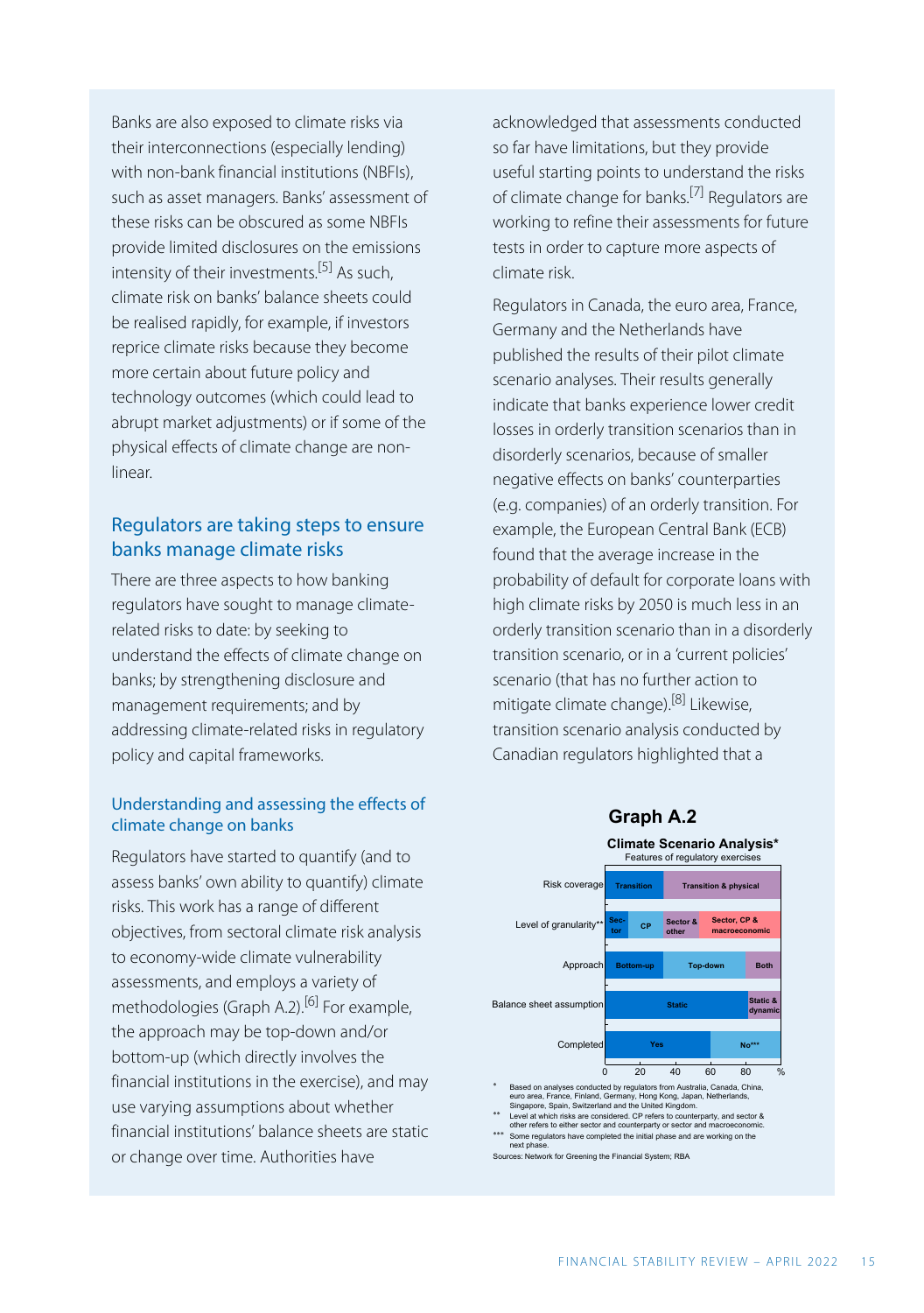<span id="page-2-0"></span>delayed or sudden shift in climate policy poses greater risks of financial market dislocation and a larger overall impact on credit risks than an orderly transition.<sup>[\[9\]](#page-7-5)</sup> Regulators in the United Kingdom are in the midst of conducting a full bottom-up climate vulnerability assessment and intend to publish results later this year, while the US Federal Reserve is developing tools to conduct its own analysis.

<span id="page-2-4"></span><span id="page-2-2"></span><span id="page-2-1"></span>In Asia, the People's Bank of China (PBC) carried out a climate analysis covering three emissions-intensive sectors under scenarios with varying levels of carbon prices. Overall, participating banks were found to be resilient to the increase in defaults, given banks' exposure to the three sectors comprised a relatively small share of total loans. The PBC intends to conduct further climate analysis covering more sectors and macroeconomic scenarios in the future.<sup>[\[10\]](#page-7-6)</sup> Results from the Hong Kong Monetary Authority's climate analysis found that banks faced higher costs under a disorderly transition relative to an orderly transition scenario, but were resilient overall. Banks were also found to face substantial losses linked to residential mortgages in Hong Kong in a separate physical risk scenario. [\[11\]](#page-7-7) The Monetary Authority of Singapore (MAS) indicated that a considerable share of Singaporean banks' lending could be exposed to transition risks. [\[12\]](#page-7-8) The MAS intends to incorporate scenarios with climate risks as part of its annual Industry-wide Stress Test in the near future. Japanese regulators have started to work on climate-related assessments and intend to complete their pilot scenario analysis on major banks in 2022.

### Strengthening requirements around banks' disclosure and management of climaterelated risks

Some regulators have issued (or plan to issue) supervisory expectations for banks to disclose, manage and incorporate sustainability and/or climate-related risks – including Canada, the euro area, France, Germany, Hong Kong, the Netherlands, Singapore, Spain and the United Kingdom.

Regulators in China have also published guidelines on climate-related disclosures for banks, and indicated their intention to set up a mandatory disclosure system with uniform standards for financial institutions and companies to promote information-sharing. Moreover, the euro area, Hong Kong, New Zealand, Singapore, Switzerland and the United Kingdom have announced mandatory disclosure requirements for large companies and financial institutions, based on recommendations by the Task Force on Climate-related Financial Disclosures (TCFD).<sup>[\[13\]](#page-7-9)</sup> The TCFD was established by the Financial Stability Board in 2015 to improve and encourage consistent reporting of climate-related financial information.

### Addressing climate-related risks in regulatory policy and capital frameworks

<span id="page-2-6"></span><span id="page-2-5"></span><span id="page-2-3"></span>The PBC intends to gradually incorporate climate risks into its macroprudential policy framework and could also consider calibrating risk weights based on its assessment of banks' 'green' and 'brown' assets (although the taxonomy on green and brown assets is still evolving).<sup>[\[14\]](#page-7-0)</sup> The United Kingdom's Prudential Regulation Authority stated that banks could face increased scrutiny and supervisory actions, including (Pillar 2) capital add-ons, if their responses to climate change are deemed insufficient.<sup>[\[15\]](#page-7-10)</sup>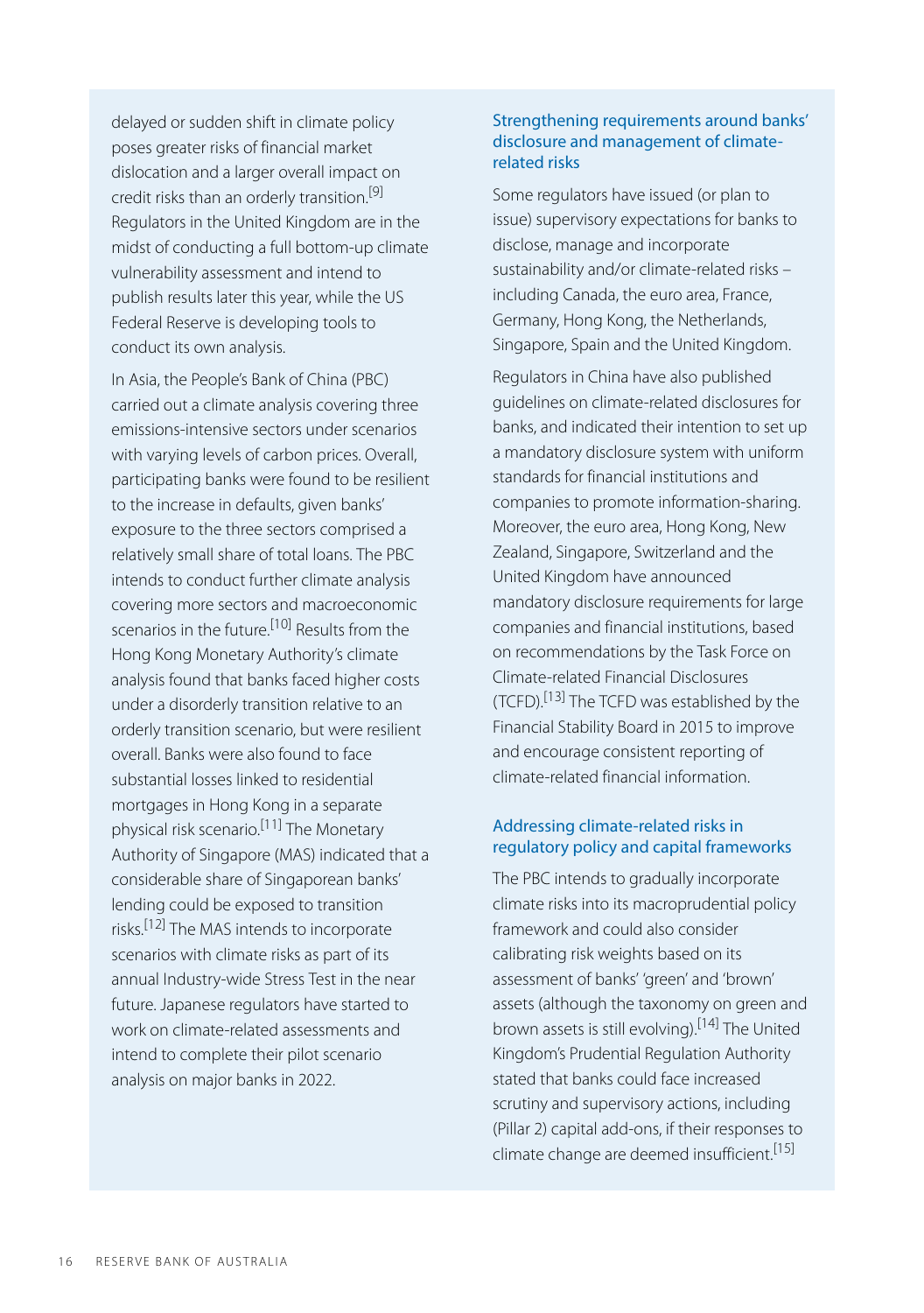Similarly, the ECB stated that Pillar 2 capital requirements could be used to address the climate risk exposures of individual banks. [\[16\]](#page-7-11)

<span id="page-3-0"></span>Domestically, the Australian Prudential Regulation Authority (APRA) is working with Australia's largest five banks to gain a better understanding of their potential exposure to climate-related risks. As part of this work, APRA is leading a Climate Vulnerability Assessment (CVA) – a bottom-up exercise featuring two climate scenarios: a delayed transition scenario with high transition risks; and a current policies scenario with more severe physical risks due to limited climate action. Results from the CVA are expected to be released in the second half of 2022 (see '[Chapter 3: The Australian Financial](https://www.rba.gov.au/publications/fsr/2022/apr/australian-financial-system.html)  [System'](https://www.rba.gov.au/publications/fsr/2022/apr/australian-financial-system.html)).[\[17\]](#page-7-12) In November 2021, APRA finalised a TCFD-aligned prudential practice guide on disclosing and managing climaterelated financial risks for regulated entities. In March 2022, APRA commenced a survey of medium-to-large APRA-regulated entities that asks them to self-assess how their current practices align with APRA's prudential practice guide on climate risk.

# <span id="page-3-1"></span>Large banks are responding to climate risks on their balance sheets

Large banks in advanced economies are responding to climate-related risks via improved risk management, disclosure and governance, public commitments to reduce emissions and supporting the green economy.

#### Risk management

<span id="page-3-2"></span>The 31 largest banks across major advanced economies have added climate-related risks to their risk management frameworks. [\[18\]](#page-7-4) For example, all of these large banks have carried out some materiality assessments, most

monitor climate-related risks on parts of their outstanding loans and over two-thirds have stated that they formally incorporate climaterelated risks in their risk appetite statements. However, these frameworks are generally not comprehensive and remain mostly qualitative and selective, and banks often rely on loan officer or management opinions for climate-related considerations in credit decisions. Nonetheless, large banks increasingly report an intention to quantify emissions linked to their investment and lending portfolios, and to reduce their holding of emissions-intensive assets as part of managing their transition risks (Figure A.1). These banks have also communicated that they will increase financing and support for 'clean' energy sectors, including through the use of more renewable energy in their own operations.

All of the large banks analysed here have communicated that they are exploring methods to better quantify climate-related risks or are in the process of refining methods and improving data coverage and quality. Most have conducted at least a couple of climate scenario assessments apart from regulatory exercises; many have used scenarios developed by their regulators or international bodies. However, most assessments have covered only segments of their balance sheets and over two-fifths of these banks did not disclose their results. The area in which banks have made more progress is in embedding climate-related risks in credit risk management. This includes collecting climate-related information and emissions data from new and existing counterparties for risk assessments. The emphasis on credit risk over other types of risks is likely to reflect the concentration of climate-related vulnerabilities in – and the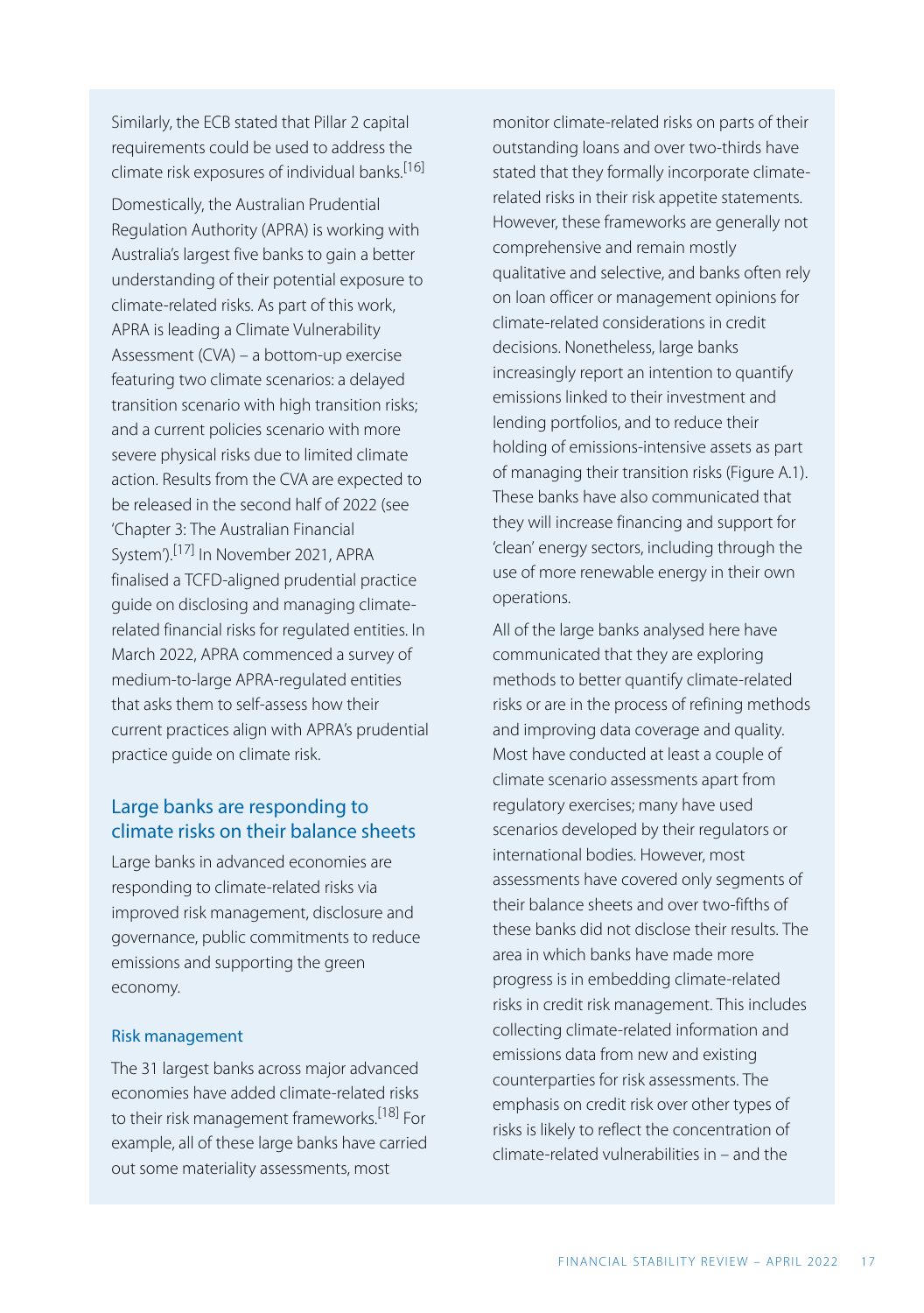

Sources: Large banks' climate-related disclosures

<span id="page-4-0"></span>relatively higher emissions intensity of – banks' corporate loan portfolios.<sup>[\[19\]](#page-7-13)</sup>

Large banks have mostly sought to manage climate-related credit risks through targeted financing or lending policies. These 'sector policies' outline assessment criteria, exclusions and procedures applied when banks consider the provision of financial services to firms operating in climatesensitive sectors or areas. The sector policies of large banks have mainly focused on restrictions on the financing of energy sectors that are highly exposed to transition risks, particularly thermal coal and some unconventional oil and gas segments (though these are often less strict than for coal). Almost all large banks analysed now apply either project-based and/or corporate threshold-based exclusions, or prohibit

transactions relating to new (or expanded) coal mines or coal-fired power plants; around two-fifths have announced a partial or full phase out of coal mining and/or coal power exposures by 2040. Around half of large banks include industries such as non-coal mining, forestry and agriculture in their sector policies; however, only a few have explicit policies for other industries closely linked to climate change (e.g. emissionsintensive manufacturing, cement and parts of real estate).

System-wide survey results published by the ECB and other regulators show that banks have generally made less progress embedding climate-related risks in their capital market and investment banking activities than in their lending activities. Banks may face fewer risks to the extent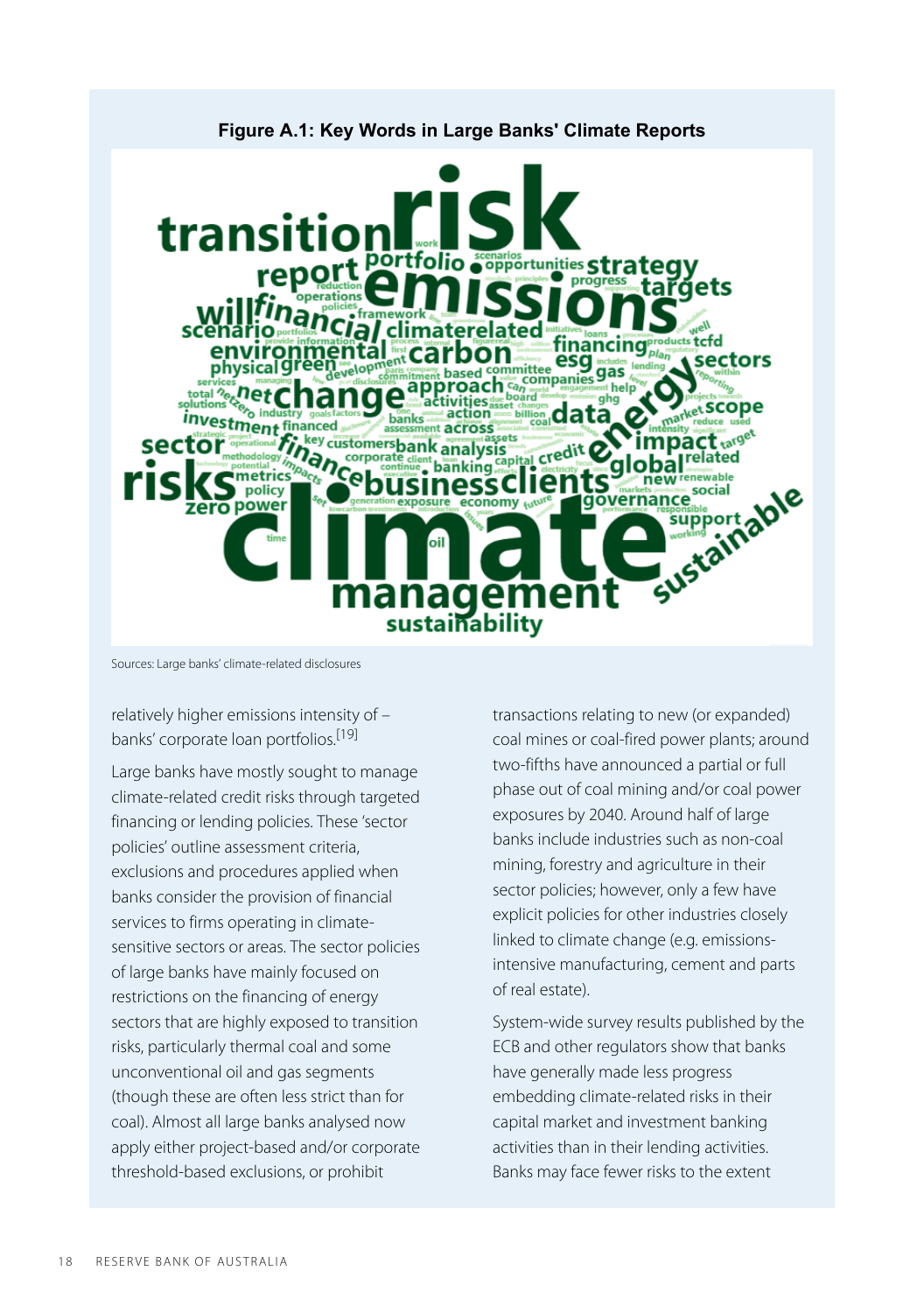<span id="page-5-0"></span>securities are shorter dated and/or could be readily sold in financial markets. However, abrupt price adjustments could result from changes in investors' risk appetite or climate policies. Banks are also less progressed in considering how climate-related risks could affect their ability to access funding. In managing credit risks, banks have focussed less on incorporating climate-related risks in collateral valuation and loan pricing, particularly for the management of physical risks (Graph A.3). This leads to the possibility of vulnerabilities building up, such as for properties exposed to the impacts of climate change. Smaller banks are also generally less advanced than large banks in recognising the materiality and management of climaterelated risks.

#### Disclosure and governance

Most banks are increasingly aligning their climate reporting with TCFD recommendations, with large European banks providing relatively more detailed climate reporting than banks in other



jurisdictions. The banking sector as a whole was below average in the implementation of over half of the TCFD recommendations relative to other industries covered by the 2021 TCFD status report, such as for metrics and targets (although they were slightly above average for disclosing risk management practices).[\[20\]](#page-7-14) Moreover, disclosures remain largely qualitative with more emphasis on green financing or related topics. Disclosures also vary considerably in the level of detail between banks. Nonetheless, an increasing number of large banks have started to disclose emissions linked to their lending since late 2021, though mostly only for a small part of their corporate loan portfolio.

Almost all large banks in major advanced jurisdictions have improved their internal governance around climate-related issues, including through explicitly assigning responsibility to manage climate-related opportunities and risks. However, not many banks include specific climate-related metrics beyond operational emissions or sustainable financing targets in executives' variable payments, which could lead to selective and narrowly focused responses.

### Public commitments and funding the green economy

The largest 31 banks in major advanced jurisdictions have all joined the Net-Zero Banking Alliance (NZBA), publicly committing to achieving net zero emissions in their operations, lending and investment activities by 2050. However, only three of these banks have so far committed to halve overall emissions linked to their financing activities by 2030. To date, around three-fifths of large banks have published some emissions-based interim targets or transition roadmaps for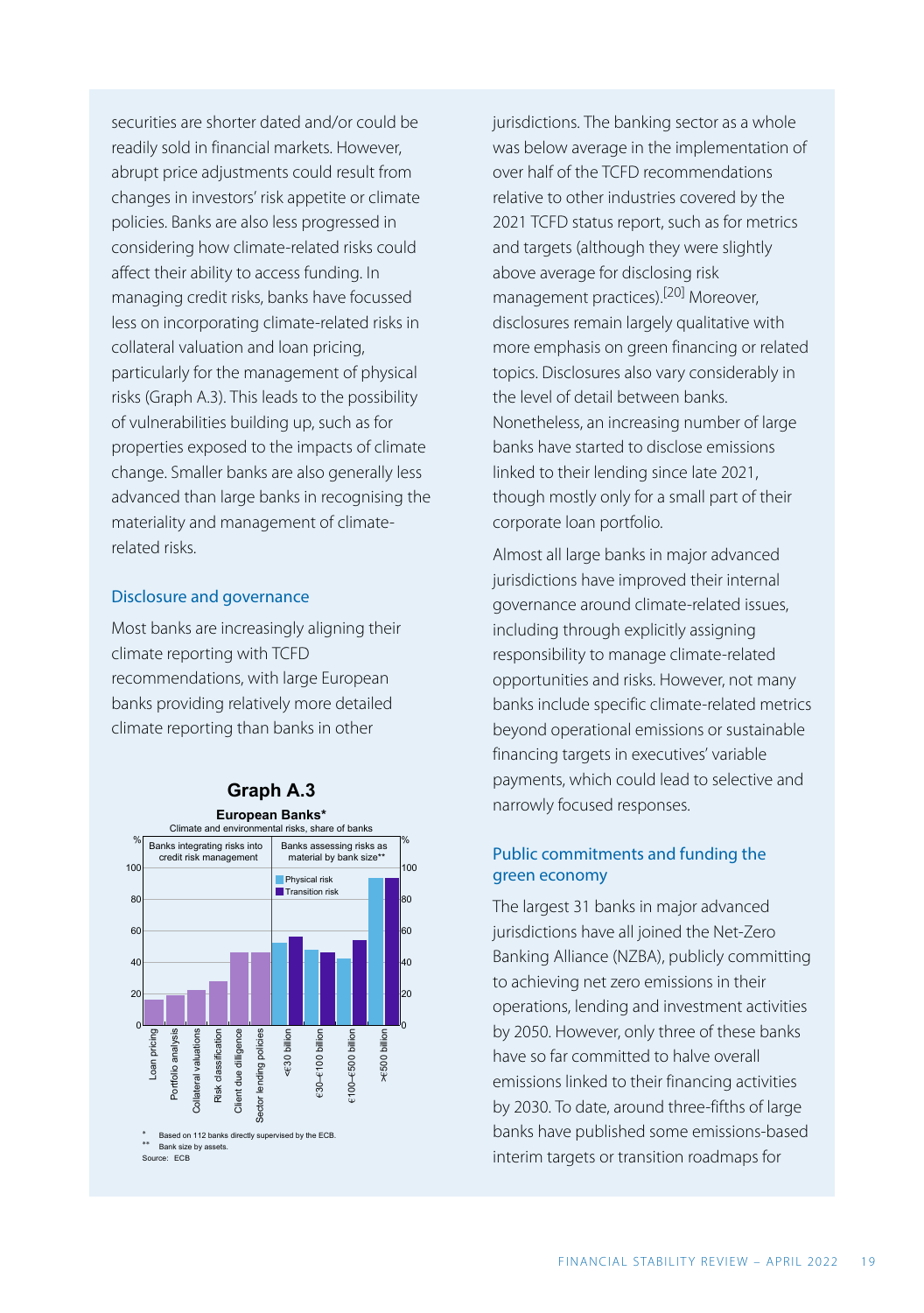shifting lending away from emissionsintensive sectors, and a small share have started tracking their performance against these commitments.

<span id="page-6-3"></span>Banks also play a role in funding green activities and facilitating capital flows to these activities, both of which could be a source of significant revenue as countries work to mitigate climate change. For example, the value of green bonds that banks have helped bring to market globally has grown significantly over the past several years. Some banks offer discounted lending rates for energy-efficient homes and electric or hybrid cars (green mortgages and car loans). Regulators globally have actively supported the provision of sustainable finance, through improving the taxonomy on green finance and/or providing incentives to banks (e.g. the Bank of Japan and the PBC provide low-cost funding for green loans made by banks).

# Banks need to do more to meet regulators' expectations

Major international banks have increased their efforts to improve governance and risk management practices regarding climate risks, and have made public commitments to reduce investing and lending in companies and activities that generate emissions. Nevertheless, regulators (including in the euro area,

## Endnotes

- <span id="page-6-0"></span>For further discussion of the financial risks posed [\[1\]](#page-0-0) by climate change, see Financial Stability Board (2020), 'The Implications of Climate Change for Financial Stability', 23 November.
- <span id="page-6-2"></span><span id="page-6-1"></span>Climate-related risks will generally manifest for [\[2\]](#page-0-1) banks in the form of higher credit, market, liquidity and operational risks. Litigation risk is also emerging as a discrete risk category arising from

Germany, the Netherlands and the United Kingdom) have indicated that banks need to further accelerate their response in order to meet supervisory expectations. [\[21\]](#page-7-15) For example, banks must disclose and assess exposures to climate risk more comprehensively and be more transparent about the methods and assumptions underlying their risk assessments, criteria and metrics.

A smooth transition to a less emissionsintensive global economy will require effective and comprehensive risk identification and management frameworks so that banks can correctly price credit and market risks. Effective assessment and market pricing of climate risk also require the banking system to have consistent and transparent disclosures. Standardised sustainability disclosures and metrics are emerging, including through the efforts of regulators, international bodies and private initiatives. For example, the newly established International Sustainability Standards Board recently launched a consultation on proposed standards. The ongoing work of the TCFD as well as private sector initiatives such as the NZBA will also encourage better and more standardised climate risk disclosures. N

climate change, given the rapid increase in climate-related legal actions over the past years. See Kearns J (2021), '[Evolving Bank and Systemic](https://www.rba.gov.au/speeches/2021/sp-so-2021-12-16.html) [Risk'](https://www.rba.gov.au/speeches/2021/sp-so-2021-12-16.html), Speech at the 34th Australasian Finance and Banking Conference, 16 December.

See Financial Stability Board, n 1; Bank of Canada and the Office of the Superintendent of Financial Institutions (2021), 'Using Scenario Analysis to [\[3\]](#page-0-2)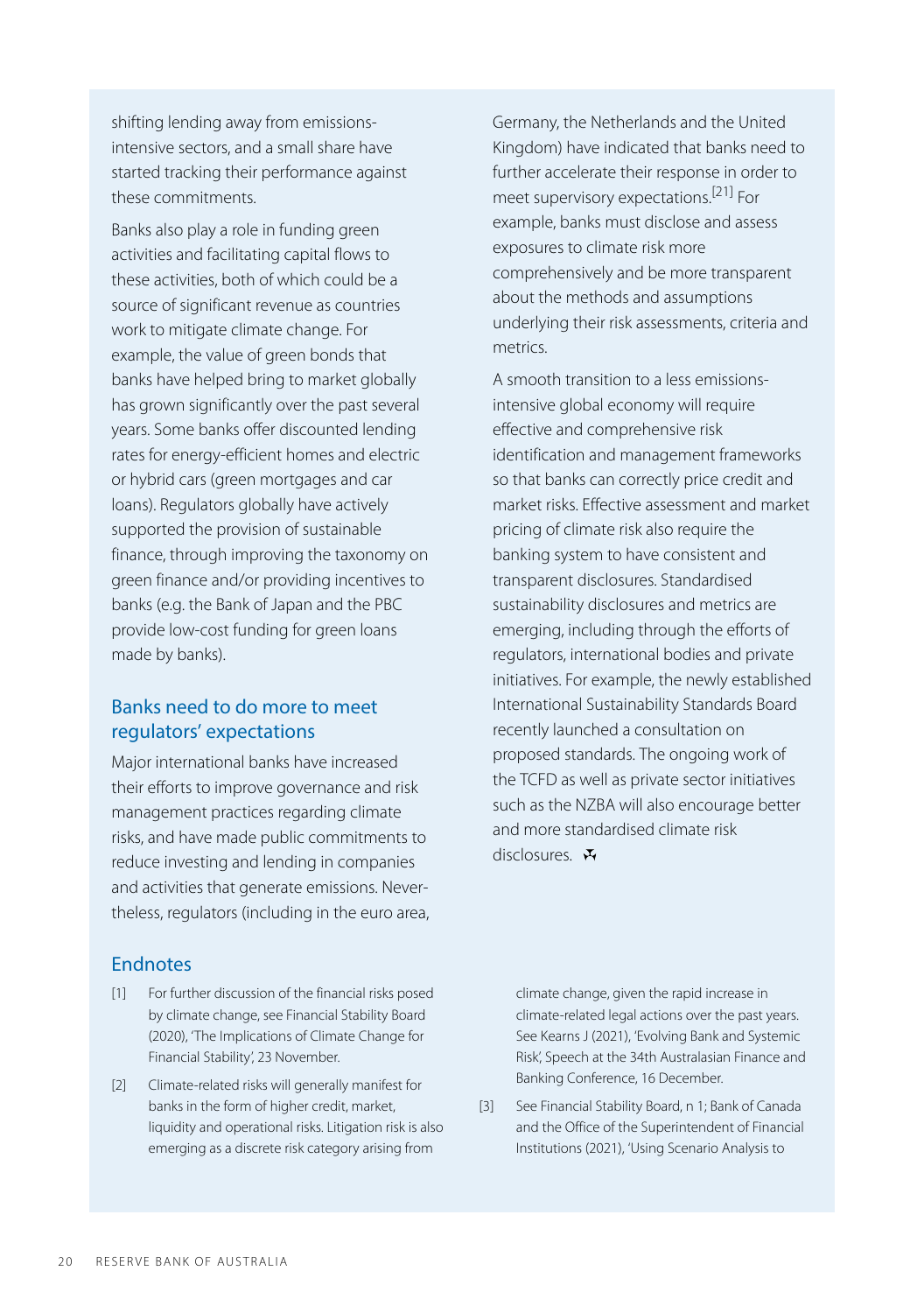<span id="page-7-9"></span>Assess Climate Transition Risk', November; European Central Bank (2021), 'Climate-related Risk and Financial Stability', July; other climaterelated reports from large banks in advanced economies. Industries included in these calculations vary between sources.

- <span id="page-7-0"></span>See Rainforest Action Network, BankTrack, [\[4\]](#page-0-3) Indigenous Environmental Network, Oil Change International, Reclaim Finance, Sierra Club and Urgewald (2022), 'Banking on Climate Chaos: Fossil Fuel Finance Report 2022', 30 March.
- <span id="page-7-1"></span>The share of asset managers reporting on Scope [\[5\]](#page-1-0) 1, 2 and 3 emissions is low, at 8 per cent. For more details, see Financial Stability Board (2021), 'Task Force on Climate-related Financial Disclosures 2021 Status Report', 14 October.
- <span id="page-7-11"></span><span id="page-7-10"></span><span id="page-7-2"></span>For more information, see Network for Greening [\[6\]](#page-1-1) the Financial System (2021), 'Scenarios in Action: A Progress Report on Global Supervisory and Central Bank Climate Scenario Exercises', October.
- <span id="page-7-12"></span><span id="page-7-3"></span>For example, static balance sheet assumptions [\[7\]](#page-1-2) may overestimate climate impacts resulting from shorter-dated assets. Conversely, some exclusions of exposures (e.g. to households) in these assessments are likely to underestimate climate impacts for banks.
- <span id="page-7-4"></span>See European Central Bank (2021), 'ECB Economywide Climate Stress Test', September. [\[8\]](#page-1-3)
- <span id="page-7-5"></span>See Bank of Canada and the Office of the Superintendent of Financial Institutions, n 3. [\[9\]](#page-2-0)
- <span id="page-7-13"></span><span id="page-7-6"></span>[\[10\]](#page-2-1) See People's Bank of China (2022), 'Box 5: Exploring Climate Risk Stress Testing', PBC *Monetary Policy Report*, 11 February. The climate scenario analysis covered thermal power, cement and steel sectors.
- <span id="page-7-14"></span><span id="page-7-7"></span>[\[11\]](#page-2-2) See Hong Kong Monetary Authority (2021), 'Pilot Banking Sector Climate Risk Stress Test', December.
- <span id="page-7-15"></span><span id="page-7-8"></span>[\[12\]](#page-2-3) The MAS also estimated emissions linked to activities and sectors financed by these loans with higher transition risks, and found around half of them are lent to the housing (building and construction) sector with relatively lower emissions intensity (emission per million dollars). See Monetary Authority of Singapore (2021), *Financial Stability Review*, December.
- The US Securities and Exchange Commission also [\[13\]](#page-2-4)  recently released draft climate disclosure rules for public comment. See US Securities and Exchange Commission (2022), 'SEC Proposes Rules to Enhance and Standardize Climate-Related Disclosures for Investors', Press Release, March.
- Yi Gang (2021), 'Green Finance and Climate Policy', [\[14\]](#page-2-5)  Opening Remarks at a High-Level Seminar on Green Finance and Climate Policy, 15 April; Yi Gang (2021), 'Central Banks and Climate Change: How to Manage Expectations, Balance Actions and Communication and Contribute to Coordinate with Other Important Actors?', Concluding Panel Speaker at the Green Swan Conference, 4 June.
- [\[15\]](#page-2-6) Bank of England (2021), 'PRA Climate Change Adaptation Report 2021', 28 October.
- [\[16\]](#page-3-0) Baranović I, I Busies, W Coussens, M Grill and H Hempell (2021), 'The Challenge of Capturing Climate Risks in the Banking Regulatory Framework: Is there a Need for a Macroprudential Response?', ECB *Macroprudential Bulletin*, 19 October.
- [\[17\]](#page-3-1) See also RBA (2021), 'Box A: Australian Financial [Regulators' Actions on Climate Change-related](https://www.rba.gov.au/publications/fsr/2021/oct/box-a-australian-financial-regulators-actions-on-climate-change-related-risks.html) [Risks'](https://www.rba.gov.au/publications/fsr/2021/oct/box-a-australian-financial-regulators-actions-on-climate-change-related-risks.html), *Financial Stability Review*, October.
- [\[18\]](#page-3-2) The assessments of banks in this section are mainly based on latest available climate or sustainability reports from 31 large banks in Canada, the euro area, Japan, Switzerland, the United Kingdom and the United States at the time of writing.
- For example, the ECB estimates that 52 per cent of [\[19\]](#page-4-0)  corporate loans in the euro area are in climate policy sensitive sectors, compared with 39 per cent in securities holdings: European Central Bank, n 3.
- [\[20\]](#page-5-0) The TCFD status report presents the share of companies across eight industries that disclosed climate-related financial information aligning with the TCFD recommendations in 2020. See Financial Stability Board, n 5.
- [\[21\]](#page-6-3) For more information, see BaFin (2021), 'Sustainability Risks – Executive Summary of BaFin's Status Survey', 18 November; Bank of England, n 15; European Central Bank (2021), 'The State of Climate and Environmental Risk